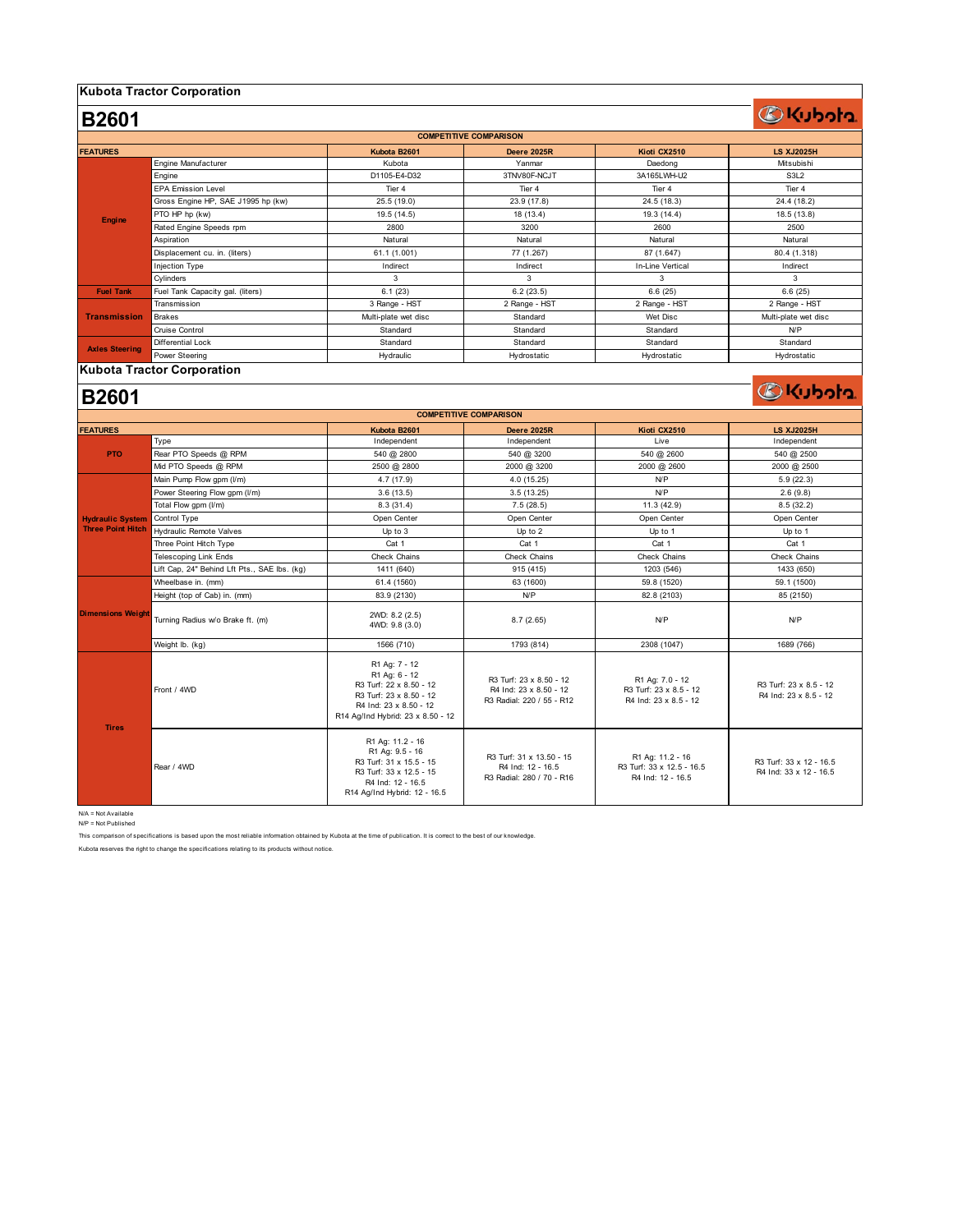### **Kubota Tractor Corporation**

#### **Kubota B2401 Kioti CX2510 LS XJ2025** Engine Manufacturer **Kubota** (Kubota ) Rubota Daedong (Kubota Daedong ) Mitsubishi Engine D1105-E4-D32 3A165LWH-U2 S3L2 EPA Emission Level **The Contract Contract Tier 4** Tier 4 Tier 4 Tier 4 Tier 4 Tier 4 Tier 4 Tier 4 Tier 4 Tier 4 Gross Engine HP, SAE J1995 hp (kw) 21.9 (16.3) 24.4 (18.2) 24.4 (18.2) PTO HP hp (kw) 19.2 (14.3) 19.2 (14.3) 19.3 (14.4) 19.3 (14.4) 18.5 (13.8) Rated Engine Speeds rpm 2600 2600 2500 Aspiration Natural Natural Natural Displacement cu. in. (liters) 68.5 (1.123) 85 (1.393) 80.4 (1.318) Injection Type **Indirect** Indirect The Indirect Indirect Indirect Indirect Indirect Indirect Indirect Indirect Cylinders and the control of the control of the control of the control of the control of the control of the control of the control of the control of the control of the control of the control of the control of the control o **Fuel Tank** Fuel Tank Capacity gal. (liters) 6.1 (23) 6.6 (25) 6.6 (25) Transmission Gear 9F/3R Gear 6F/2R Gear 6F/2R Brakes Multi-plate wet disc Wet Disk Multi-plate wet disc Cruise Control Network Cruise Control Network Cruise Control Network Cruise Control Network Cruise Control Network Differential Lock Standard Standard Standard Power Steering The Theorem Integral Type Theorem Hydrostatic Hydrostatic Hydrostatic Hydrostatic Hydrostatic Hydrostatic **B2401DT COMPETITIVE COMPARISON FEATURES Axles Steering Engine Transmission**

#### **Kubota Tractor Corporation**

### **B2401DT**

| <b>COMPETITIVE COMPARISON</b> |                                              |                                                                                                                                    |                                                                    |                                                   |  |  |  |
|-------------------------------|----------------------------------------------|------------------------------------------------------------------------------------------------------------------------------------|--------------------------------------------------------------------|---------------------------------------------------|--|--|--|
| <b>FEATURES</b>               |                                              | Kubota B2401                                                                                                                       | Kioti CX2510                                                       | <b>LS XJ2025</b>                                  |  |  |  |
| <b>PTO</b>                    | Type                                         | <b>Transmission Driven</b>                                                                                                         | <b>Transmission Driven</b>                                         | Independent                                       |  |  |  |
|                               | Rear PTO Speeds @ RPM                        | 540 @ 2600                                                                                                                         | 540 @ 2600                                                         | 540 @ 2500                                        |  |  |  |
|                               | Mid PTO Speeds @ RPM                         | 2500 @ 2600                                                                                                                        | 2000 @ 2600                                                        | 2000 @ 2500                                       |  |  |  |
|                               | Main Pump Flow gpm (I/m)                     | 4.7(17.9)                                                                                                                          | N/P                                                                | 5.9(22.3)                                         |  |  |  |
|                               | Power Steering Flow gpm (I/m)                | 3.6(13.5)                                                                                                                          | N/P                                                                | 2.6(9.8)                                          |  |  |  |
|                               | Total Flow gpm (I/m)                         | 8.3(31.4)                                                                                                                          | 11.3(42.9)                                                         | 8.5(32.2)                                         |  |  |  |
| <b>Hydraulic System</b>       | Control Type                                 | Open Center                                                                                                                        | Open Center                                                        | Open Center                                       |  |  |  |
| <b>Three Point Hitch</b>      | <b>Hydraulic Remote Valves</b>               | Up to 3                                                                                                                            | Up to 1                                                            | Up to 1                                           |  |  |  |
|                               | Three Point Hitch Type                       | Cat 1                                                                                                                              | Cat 1                                                              | Cat 1                                             |  |  |  |
|                               | <b>Telescoping Link Ends</b>                 | Check Chains                                                                                                                       | Check Chains                                                       | Check Chains                                      |  |  |  |
|                               | Lift Cap, 24" Behind Lft Pts., SAE lbs. (kg) | 1290 (585)                                                                                                                         | 1203 (546)                                                         | 1433 (650)                                        |  |  |  |
|                               | Wheelbase in. (mm)                           | 61.4 (1560)                                                                                                                        | 59.8 (1520)                                                        | 59.1 (1500)                                       |  |  |  |
|                               | Height (top of Cab) in. (mm)                 | 83.9 (2130)                                                                                                                        | 82.8 (2103)                                                        | 85 (2150)                                         |  |  |  |
| <b>Dimensions Weight</b>      | Turning Radius w/o Brake ft. (m)             | 2WD: 8.5 (2.5)<br>4WD: 9.2 (2.8)                                                                                                   | N/P                                                                | N/P                                               |  |  |  |
|                               | Weight lb. (kg)                              | 1566 (710)                                                                                                                         | 2260 (1025)                                                        | 1689 (766)                                        |  |  |  |
| <b>Tires</b>                  | Front / 4WD                                  | R1 Ag: 6 - 12<br>R3 Turf: 22 x 8.50 - 12<br>R3 Turf: 23 x 8.50 - 12<br>R4 Ind: 23 x 8.50 - 12<br>R14 Ag/Ind Hybrid: 23 x 8.50 - 12 | R1 Ag: 7 - 12<br>R3 Turf: 23 x 8.5 - 12<br>R4 Ind: 23 x 8.5 - 12   | R3 Turf: 23 x 8.5 - 12<br>R4 Ind: 23 x 8.5 - 12   |  |  |  |
|                               | Rear / 4WD                                   | R1 Ag: 9.5 - 16<br>R3 Turf: 31 x 15.5 - 15<br>R3 Turf: 33 x 12.5 - 15<br>R4 Ind: 12 - 16.5<br>R14 Ag/Ind Hybrid: 12 - 16.5         | R1 Ag: 11.2 - 16<br>R3 Turf: 33 x 12.5 - 16.5<br>R4 Ind: 12 - 16.5 | R3 Turf: 33 x 12 - 16.5<br>R4 Ind: 33 x 12 - 16.5 |  |  |  |

N/A = Not Available

N/P = Not Published

This comparison of specifications is based upon the most reliable information obtained by Kubota at the time of publication. It is correct to the best of our knowledge.

Kubota reserves the right to change the specifications relating to its products without notice.

## **OKubota**

**BKubota**